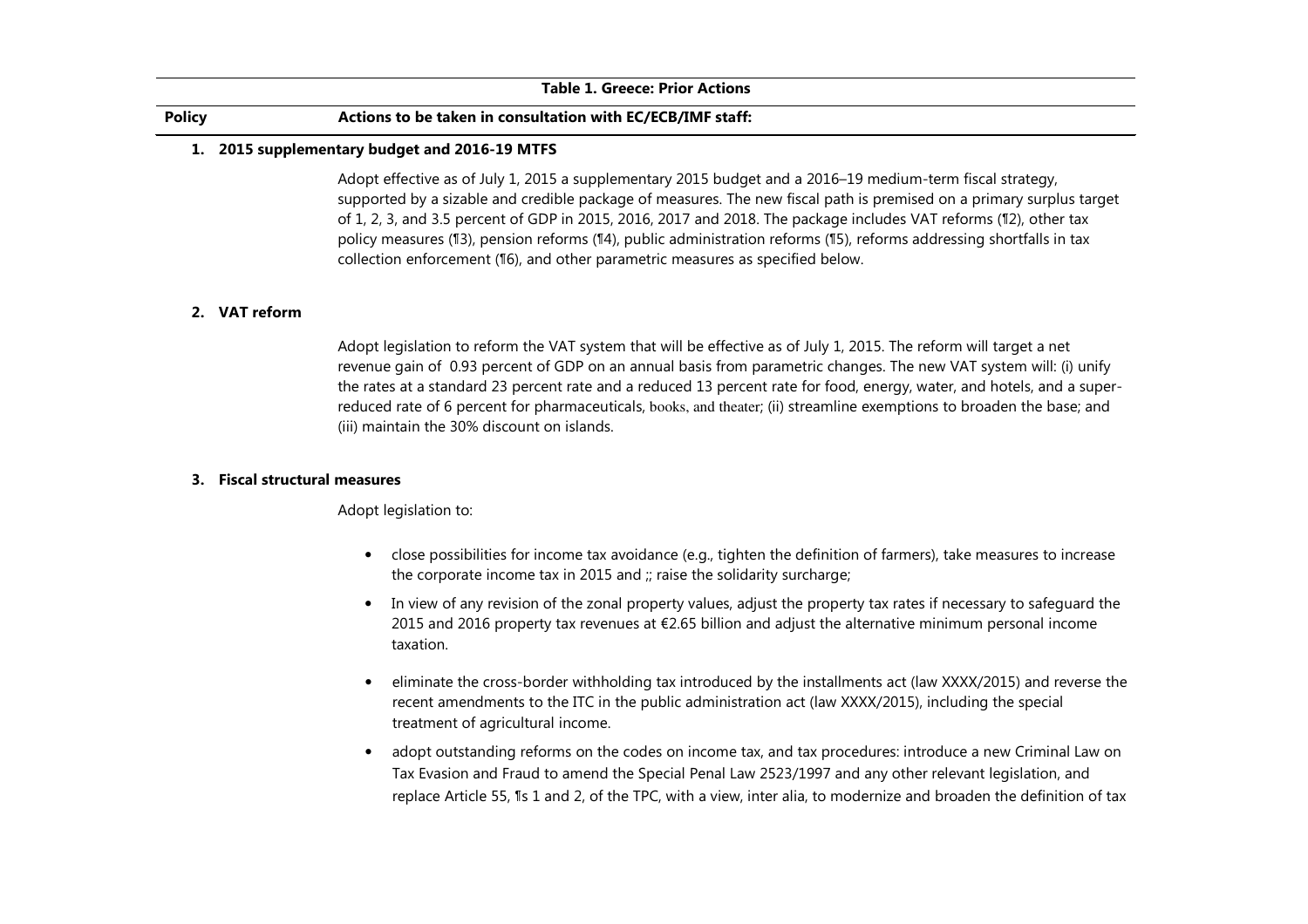fraud and evasion to all taxes; abolish all Code of Book and Records fines, including those levied under law 2523/1997 develop the tax framework for collective investment vehicles and their participants consistently with the ITC and in line with best practices in the EU.

• adopt legislation to upgrade the organic budget law to: (i) introduce a framework for independent agencies; (ii) phase out ex-ante audits of payments by the Hellenic Court of Auditors and account officers (ypologos); (iii) give GDFSs exclusive financial service capacity and GAO powers to oversee public sector finances; and (iv) phase out fiscal audit offices by January 2017.

By September 2015, (i) simplify the personal income tax credit schedule; (ii) re-design and integrate into the ITC the solidarity surcharge for income of 2016 to more effectively achieve progressivity in the income tax system; (iii) issue a circular on fines to ensure the comprehensive and consistent application of the TPC;

On health care, effective as of July 1, 2015, (i) re-establish full INN prescription, without exceptions, (ii) reduce as a first step the price of all off-patent drugs to 50 percent and all generics to 32.5 percent of the patent price, by repealing the grandfathering clause for medicines already in the market in 2012, and (iii)) review and limit the prices of diagnostic tests to bring structural spending in line with claw back targets; and (iv) collect in the full the 2014 clawback for private clinics, diagnostics and pharmaceuticals, and extend their 2015 clawback ceilings to 2016.

Launch the Social Welfare Review under the agreed terms of reference with the technical assistance of the World Bank in order to phase-in a system of GMI which does not rely on related cuts in benefits in kind.

Incorporate into the 2016 budget:

- reduction in the expenditure ceiling for military spending by €200 million with a targeted set of actions, including a reduction in headcount and procurement;
- introduce reform of the income tax code, [inter alia covering capital taxation], investment vehicles, farmers and the self- employed, etc.;
- raise the corporate tax rate from 26% to 28%;
- introduce one off corporate tax of 12% on corporate profits over €0.5 million to meet the fiscal target for 2015;
- •introduce tax on television advertisements;
- announce international public tender for the acquisition of television licenses and usage related fees of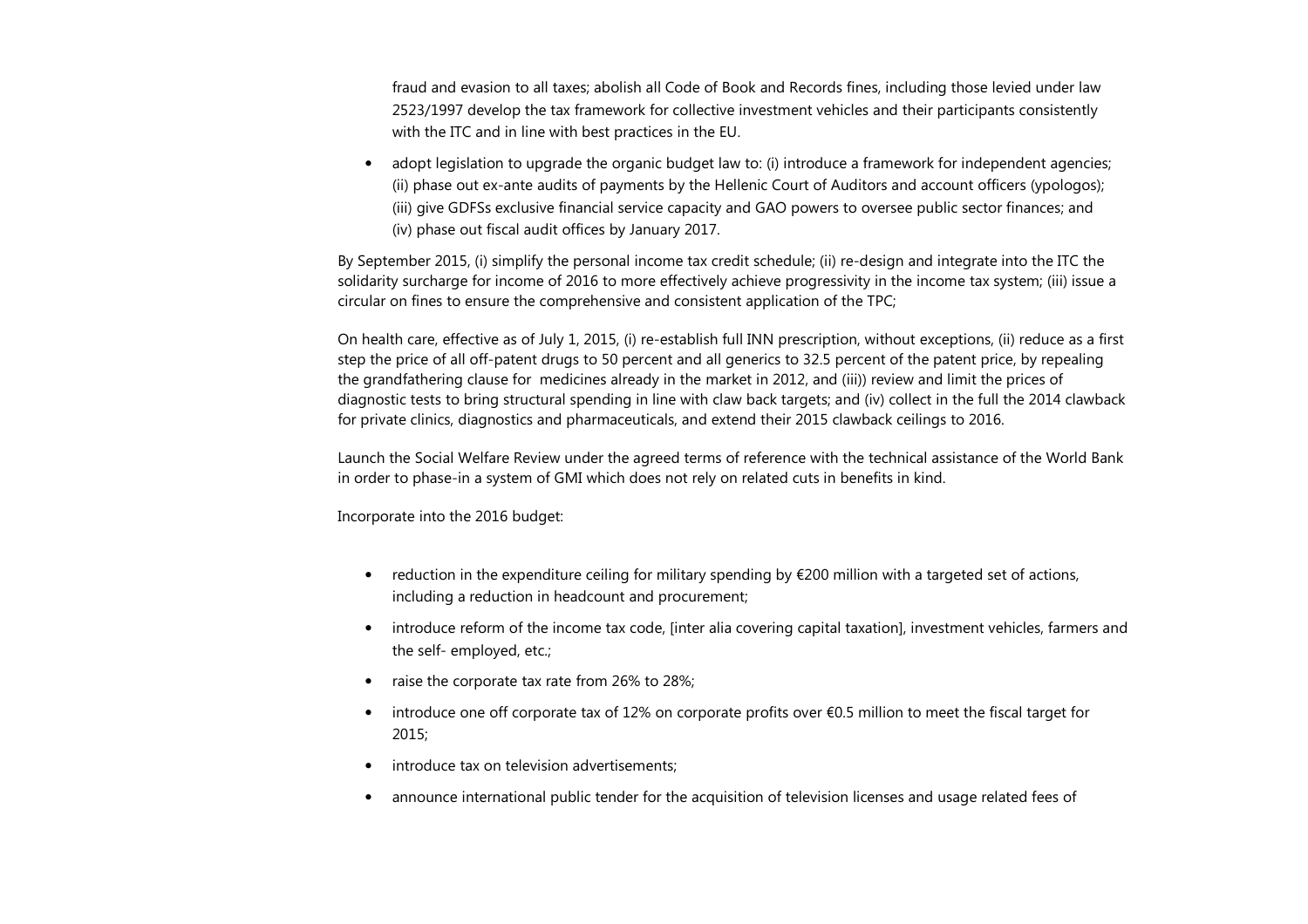relevant frequencies; and

- extend implementation of luxury tax on recreational vessels in excess of 10 meters and increase the rate from 10% to 13%, coming into effect from the collection of 2014 income taxes and beyond;
- extend Gross Gaming Revenues (GGR) taxation of 30% on VLT games expected to be installed at second half of 2015 and 2016;
- $\bullet$ generate revenues through the issuance of 4G and 5G licenses [1]; and
- increase tonnage tax and implement an effective taxation framework for commercial shipping.

### 4. Pension reform

Effective from 31 October 2015 the authorities will phase-in reforms that would deliver estimated permanent savings of ¼-½ percent of GDP in 2015 and 1 percent of GDP on a full year basis in 2016 and thereafter by adopting legislation to:

- create strong disincentives to early retirement, including the adjustment of early retirement penalties, and through a gradual elimination of grandfathering to statutory retirement age and early retirement pathways progressively adapting to the limit of statutory retirement age of [67] years,or 62 and 40 years of contributions by 2022, applicable for all those retiring (except arduous professions, and mothers with children with disability) after October 31, 2015; Adopt legislation so that withdrawals from the Social Insurance Fund will incur an annual penalty, for those affected by the extension of the retirement age period, equivalent to 10 percent on top of the current penalty of 6 percent;
- •Integrate into ETEA all supplementary pensions funds;
- •Better target social pensions by increasing OGA uninsured pension;
- •Gradually replace the solidarity grant (EKAS) for all pensioners by end-December 2018;
- • increase health contributions for pensioners from 4% to 5% on average and extend to supplementary pensions;
- restore employer contribution for main pensions to 2014 levels(3.9% IKA);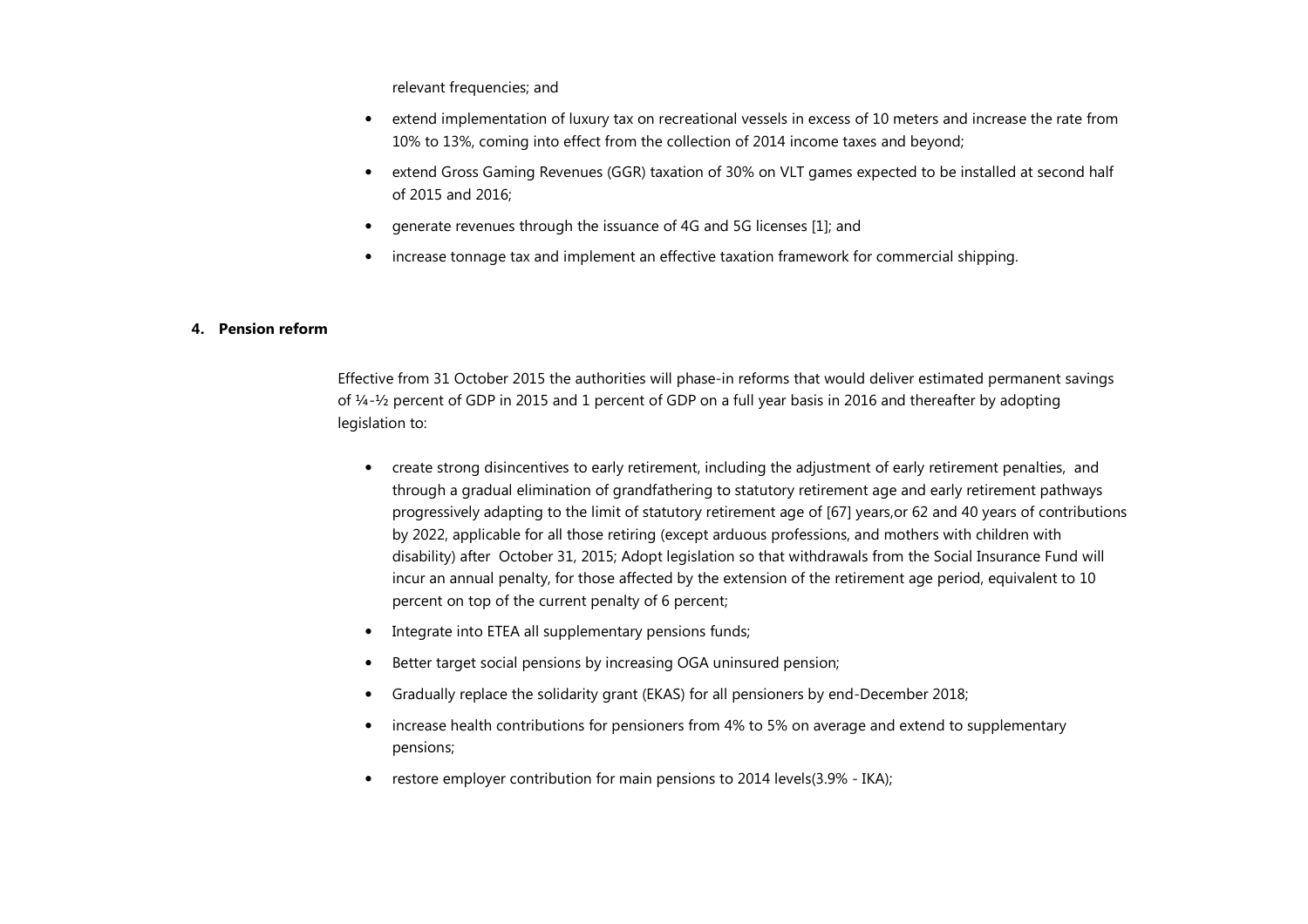- •increase contributions for supplementary pensions from 3 to 3.5%; and
- • <sup>p</sup>hase out all state-financed exemptions and gradually harmonize contribution rules for all pension funds in line with contributions to IKA from 1 January 2016.

Moreover, in order to restore the sustainability of the pension system, the authorities will by 31 October 2015, legislate further reforms to take effect from 1 January 2016; (ii) broaden and modernize the contribution and pension base for all self-employed, including by switching from notional to actual income, subject to minimum required contribution rules; (iii) rationalize all different systems of basic, guaranteed contributory and means tested pension components, taking into account incentives to work and contribute; (iv) the main elements of a comprehensive SSFs consolidation, including any remaining harmonization of contribution and benefit payment rules and procedures across all funds; (v) abolish most nuisance charges financing pensions and offset by reducing benefits or increasing contributions in specific funds to take effect from 31 October 2015; and (vi) harmonize pension benefit rules of the agricultural fund (OGA) with the rest of the pension system in a pro rata manner, unless OGA is merged into other funds. The consolidation of social insurance funds will take place by end 2018over a period of three years. In 2015, the process will be activated through legislation to consolidate the social insurance funds and the operational consolidation will have been completed by 31 December 2016. Further reductions in the operating costs and a more effective management of fund resources including improved balancing of needs between better-off and poorer-off funds will be actively encouraged. The codification of the insurance law will be completed in the immediate future and will correspond to the new organization of the new and more integrated social security system.

The authorities will adopt legislation to fully offset the fiscal effects of the implementation of court rulings on the 2012 pension reform.

5. Public Administration, Justice and Anti Corruption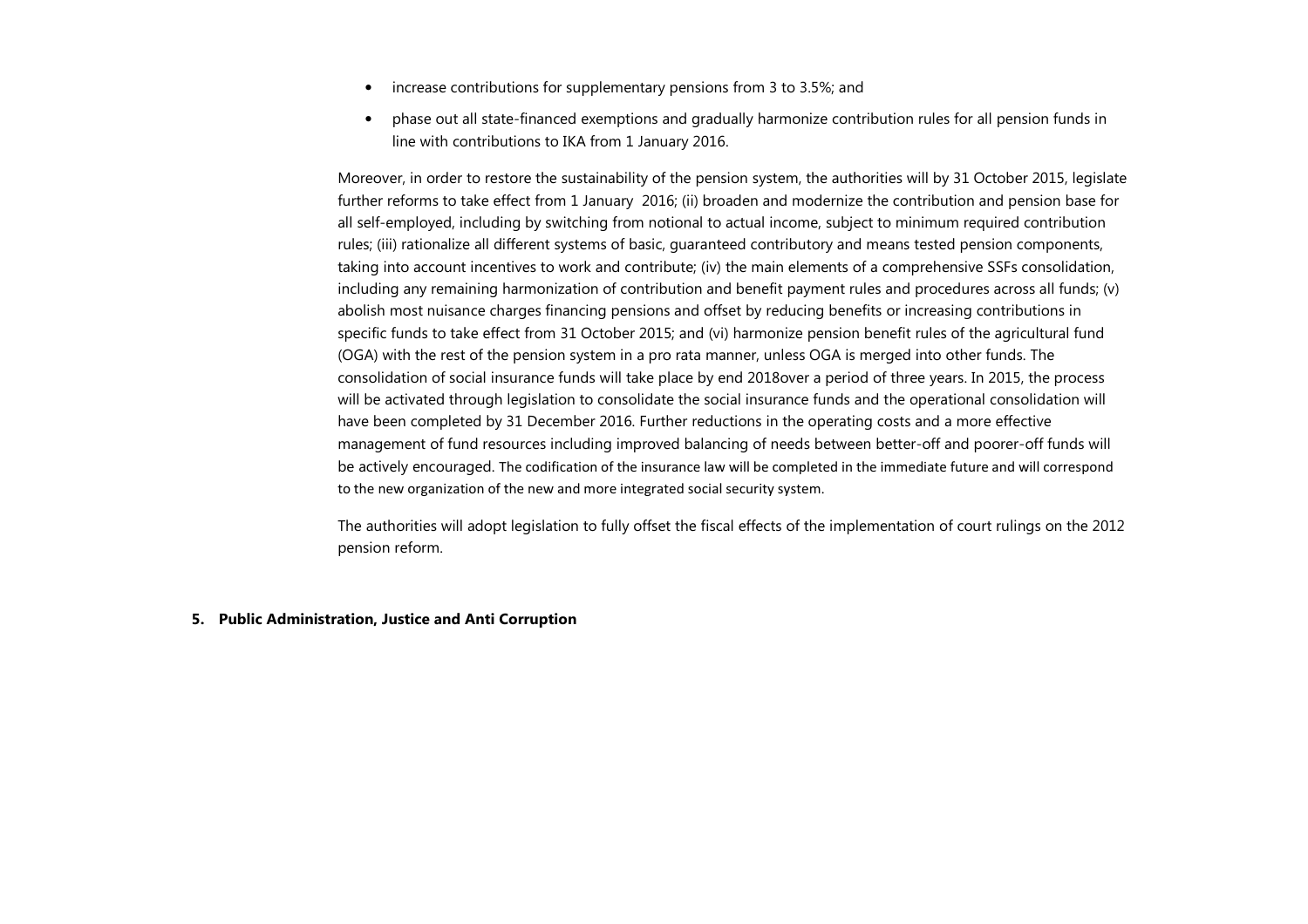Adopt legislation to:

- reform the unified wage grid, effective 1 January, 2016, setting the key parameters in a fiscally neutral manner and consistent with the agreed wage bill targets and with comprehensive application across the public sector, including decompressing the wage distribution in connection with the skill, performance and responsibility of staff.
- • implement the new unified wage grid with a guaranteed starting point the salaries of each employee as of 31 December 2014, and legislation to rationalise the specialised wage grids, will be adopted by end-November 2015
- • align non-wage benefits such as leave arrangements, per diems, travel allowances and perks, with best practices in the EU, effective 1 January 2016;
- establish within the new MTFS ceilings for the wage bill and the level of public employment consistent with achieving the fiscal targets and ensuring a non-increasing path of the wage bill relative to GDP until 2019;
- hire managers and assess performance of all employees (with the aim to complete the hiring of new managers by 31 December 2015 subsequent to a review process).
- reform the Civil Procedure Code, in consultation with the institutions.;
- strengthen the governance of ELSTAT. It shall cover (i) the role and structure of the Advisory bodies of the Hellenic Statistical System, including the recasting of the Council of ELSS to an advisory Committee of the ELSS, and the role of the Good Practice Advisory Committee (GPAC); (ii) the recruitment procedure for the President of ELSTAT, to ensure that a President of the highest professional calibre is recruited, following transparent procedures and selection criteria; (iii) the involvement of ELSTAT as appropriate in any legislative or other legal proposal pertaining to any statistical matter; (iv) other issues that impact the independence of ELSTAT, including financial autonomy, the empowerment of ELSTAT to reallocate existing permanent postsand to hire staff where it is needed and to hire specialised scientific personnel, and the classification of the institution as a fiscal policy body in the recent law 4270/2014; role and powers of Bank of Greece in statistics in line with European legislation.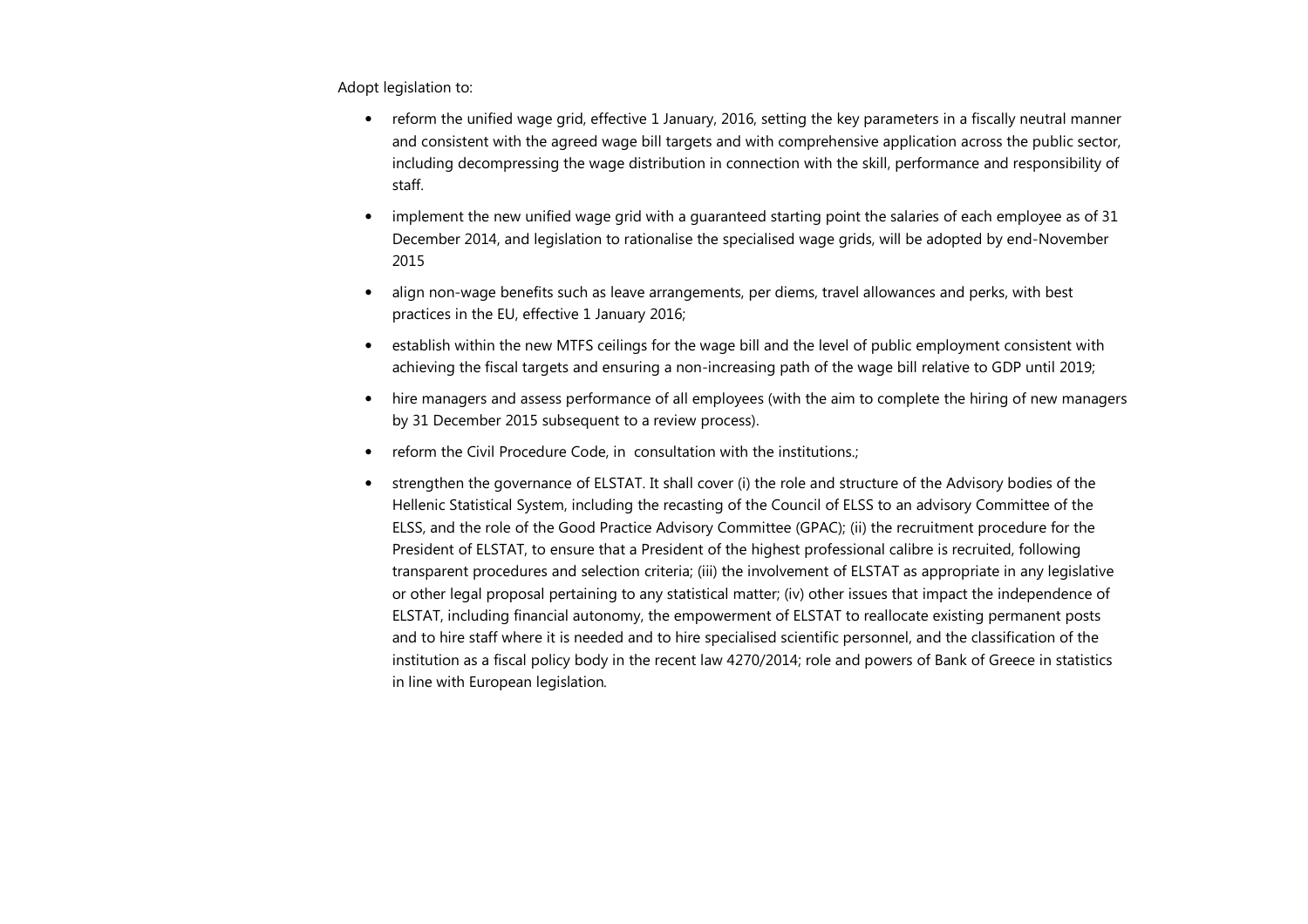Publish a revised Strategic Plan against Corruption by 31 July 2015. Amend and implement the legal framework for the declaration of assets and financing of the political parties and adopt legislation insulating financial crime and anti-corruption investigations from political intervention in individual cases;

#### 6. Tax administration

Take the following actions to:

- • Adopt legislation to establish an autonomous revenue agency, that specifies: (i) the agency's legal form, organization, status, and scope; (ii) the powers and functions of the CEO and the independent Board of Governors; (iii) the relationship to the Minister of Finance and other government entities; (iv) the agency's human resource flexibility and relationship to the civil service; (v) budget autonomy, with own GDFS and a new funding formula to align incentives with revenue collection and guarantee budget predictability and flexibility; (vi) reporting to the government and parliament; and (vii) the immediate transfer of all tax-related capacity and staff in other entities (including the tax-related duties of SDOE) to the agency.
- • on garnishments, adopt legislation to increasethe 25 percentceiling on wages and pensionswhile ensuring reasonable living conditions; accelerate procurement of IT infrastructure to automatize e-garnishment; improve tax debt write-off rules to be specified]; remove tax officers' personal liabilities for not pursuing old debt; remove restrictions on conducting audits of tax returns from 2012 subject to the external tax certificate scheme; and enforce if legally possible upfront payment collection in tax disputes.
- • amend (i) the 2014–15 tax and SSC debt instalment schemes to exclude those who fail to pay current obligations and introduce a requirement for the tax and social security administrations to shorten the duration for those with the capacity to pay earlier; the LDU and KEAO will assess by September 2015 the large debtors with tax and SSC debt exceeding €1 million [to be specified e.g. verify their capacity to pay and take corrective actions]; and (ii) the basic instalment scheme/TPC to adjust the market-based interest rates and suspend until end-2017 third-party verification and bank guarantee requirements
- • Adopt legislation to accelerate de-registration procedures and limit VAT re-registration to protect VAT revenues and accelerate procurement of network analysis software; and provide the Presidential Decree needed for the significantly strengthening the reorganisation of the VAT enforcement section in order to strengthen VAT enforcement and combat VAT carousel fraud. The authorities will submit an application to the EU VAT Committee and prepare an assessment of the implication of an increase in the VAT threshold to €25.000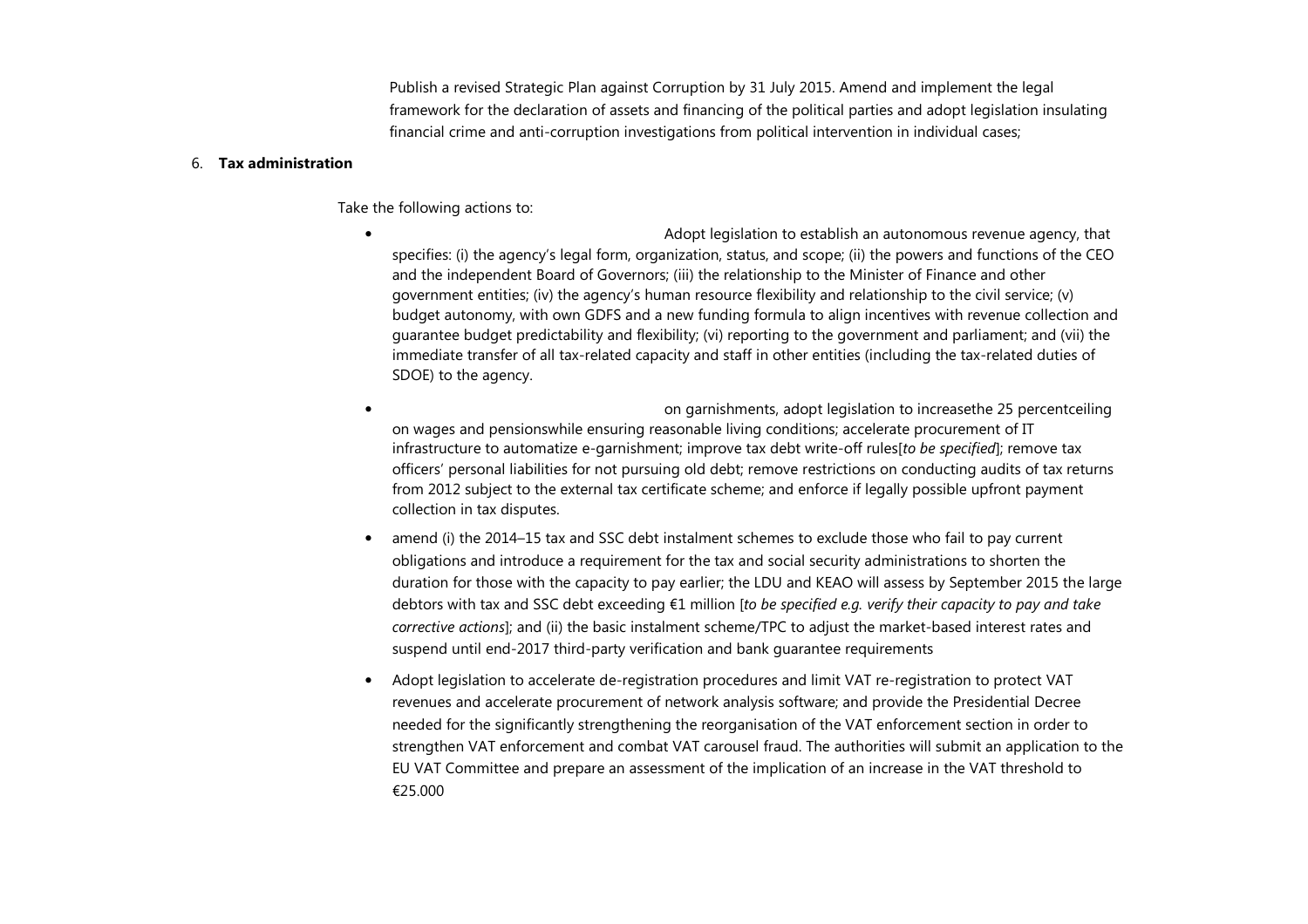- combat fuel smuggling, via legislative measures for locating storage tanks (fixed or mobile);
- • produce a plan whereby the SGPR intensifiesfight to tax evasion and undeclared deposits, by checking bank transactions in banking institutions in Greece or abroad, with a view to recover unpaid taxes;
- develop a costed plan for the promotion of the use of electronic payments, making use of the EU Structural and Investment Fund;

# 7. Financial sector

Adopt: (i) amendments to the corporate and household insolvency laws including to cover all debtors and bring the corporate insolvency law in line with the OCW law; (ii) amendments to the household insolvency law to introduce a mechanism to separate strategic defaulters from good faith debtors as well as simplify and strengthen the procedures and introduce measures to address the large backlog of cases; (iii) amendments to improve immediately the judicial framework for corporate and household insolvency matters; (iv) legislation to establish a regulated profession of insolvency administrators, not restricted to any specific profession and in line with good cross-country experience; (v) a comprehensive strategy for the financial system: this strategy will build on the strategy document from 2013, taking into account the new environment and conditions of the financial system and with a view of returning the banks in private ownership by attracting international strategic investors and to achieve a sustainable funding model over the medium term; and (vi) a holistic NPL resolution strategy, prepared with the help of a strategic consultant.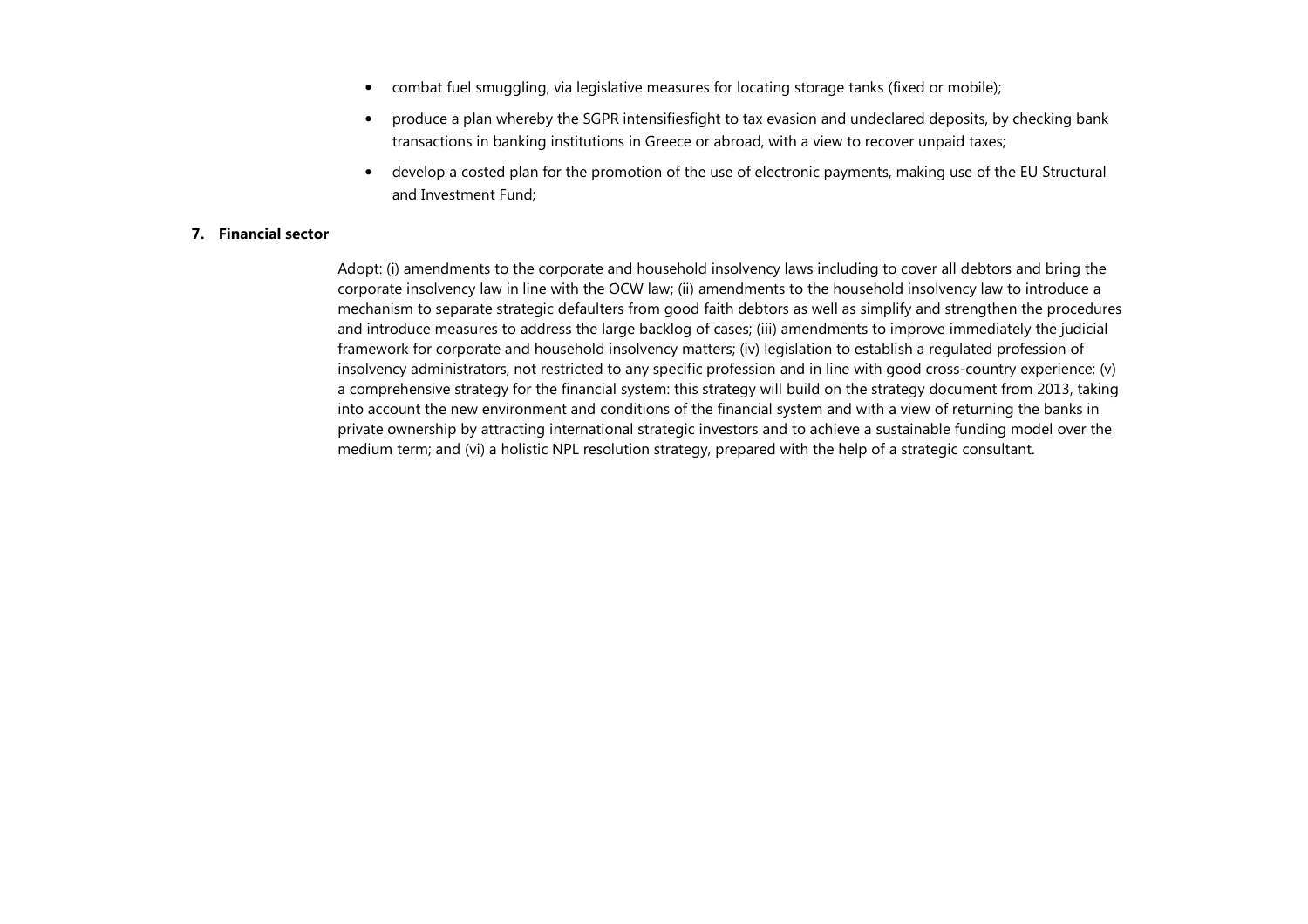#### 8. Labour market

Conclude the consultation process similar to that foreseen for the determination of the level of the minimum wage (Art. 103 of Law 4172/2013) to review the existing frameworks of forcollective bargaining, taking into account best practices elsewhere in Europe. Further input to the review described above will be provided by international organisations, including the ILO. The authorities will take actions to fight undeclared work [to be specified] in order to strengthen the competitiveness of legal companies and protect workers as well as tax and social security revenues.

#### 9. Product market

Adopt legislation to:

- • implementagreed recommendations of the OECD to be concluded by end of July 2016 in connection with competition toolkit I and on beverages and petroleum products;
- • openthe restricted professions of engineers, notaries, actuaries, and bailiffs, and liberalize the market for tourist rentals;
- •drastically reduce reciprocal and non-reciprocal nuisance charges;
- • (i) reduce red tape, including on horizontal licensing requirements of investments and on low-risk activities , and administrative burden of companies based on the OECD recommendations, and (ii) establish a committee for the inter-ministerial preparation of legislation.
- •adopt the reform of the gas market and its specific roadmap, and implementation should follow suit.
- $\bullet$  On electricity markets, the authorities will reform the capacity payments system and other electricity market rules to avoid that some plants are forced to operate below their variable cost, and to prevent the netting of the arrears between PPC and market operator; set PPC tariffs based on costs, including replacement of the 20% discount for HV users with cost based tariffs; and notify NOME products to the European Commission. The authorities will also continue the implementation of the roadmap to the EU target modelprepare a new framework for the support of renewable energies and for the implementation of energy efficiency and review energy taxation;
- •strengthen the electricity regulator's financial and operational independence;